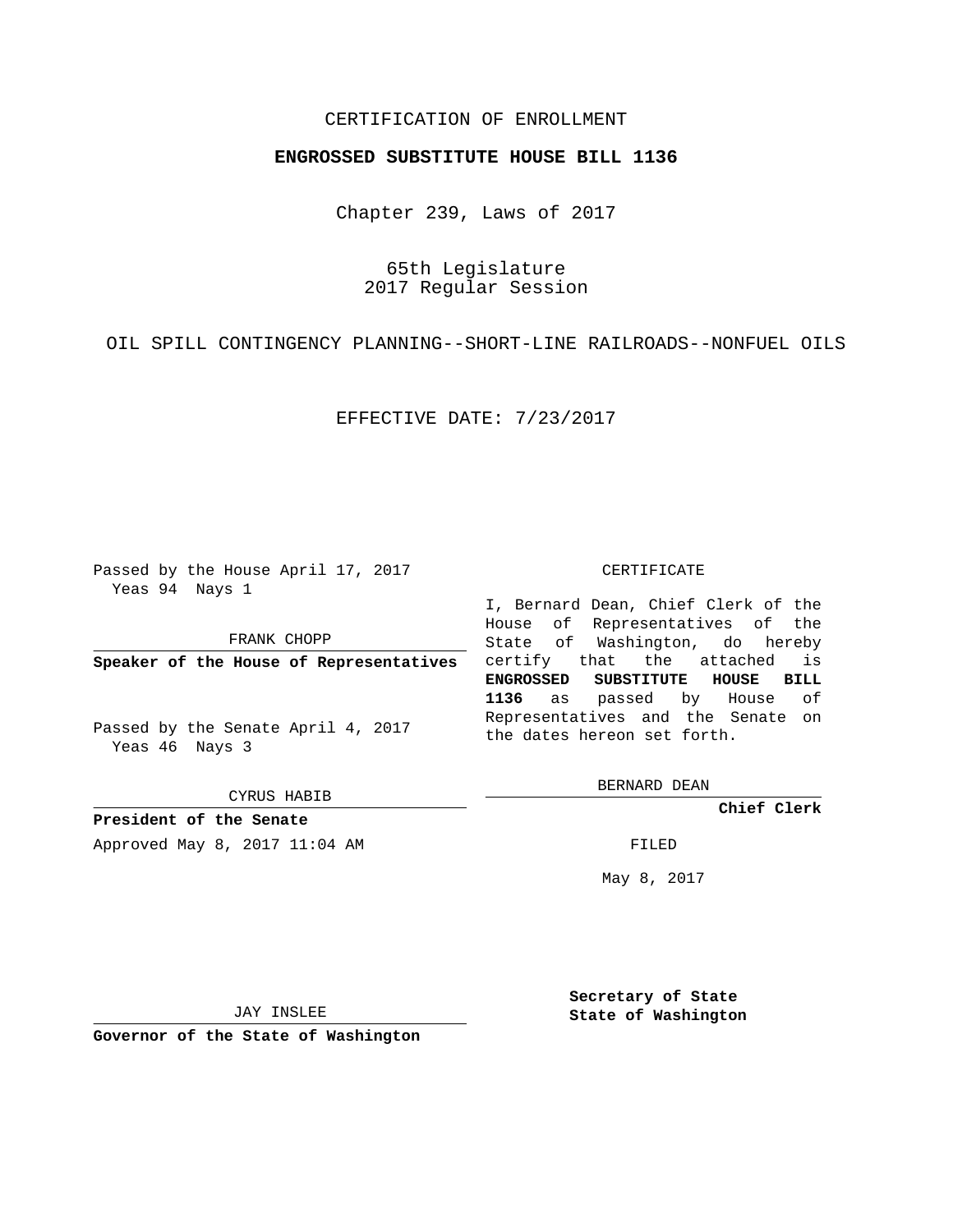### **ENGROSSED SUBSTITUTE HOUSE BILL 1136**

AS AMENDED BY THE SENATE

Passed Legislature - 2017 Regular Session

# **State of Washington 65th Legislature 2017 Regular Session**

**By** House Environment (originally sponsored by Representatives Dye, Blake, Haler, Shea, Taylor, Farrell, Dent, Nealey, Manweller, Short, Muri, Schmick, Ormsby, Fey, Young, and Buys)

READ FIRST TIME 02/16/17.

1 AN ACT Relating to exempting short-line railroads that haul 2 nonfuel oils from oil spill contingency planning requirements; and 3 amending RCW 90.56.210.

4 BE IT ENACTED BY THE LEGISLATURE OF THE STATE OF WASHINGTON:

5 **Sec. 1.** RCW 90.56.210 and 2015 c 274 s 5 are each amended to read as follows:6

 (1) Each onshore and offshore facility shall have a contingency plan for the containment and cleanup of oil spills from the facility into the waters of the state and for the protection of fisheries and wildlife, shellfish beds, natural resources, and public and private property from such spills. The department shall by rule adopt and periodically revise standards for the preparation of contingency plans. The department shall require contingency plans, at a minimum, 14 to meet the following standards:

15 (a) Include full details of the method of response to spills of 16 various sizes from any facility which is covered by the plan;

 (b) Be designed to be capable in terms of personnel, materials, and equipment, of promptly and properly, to the maximum extent practicable, as defined by the department removing oil and minimizing any damage to the environment resulting from a worst case spill;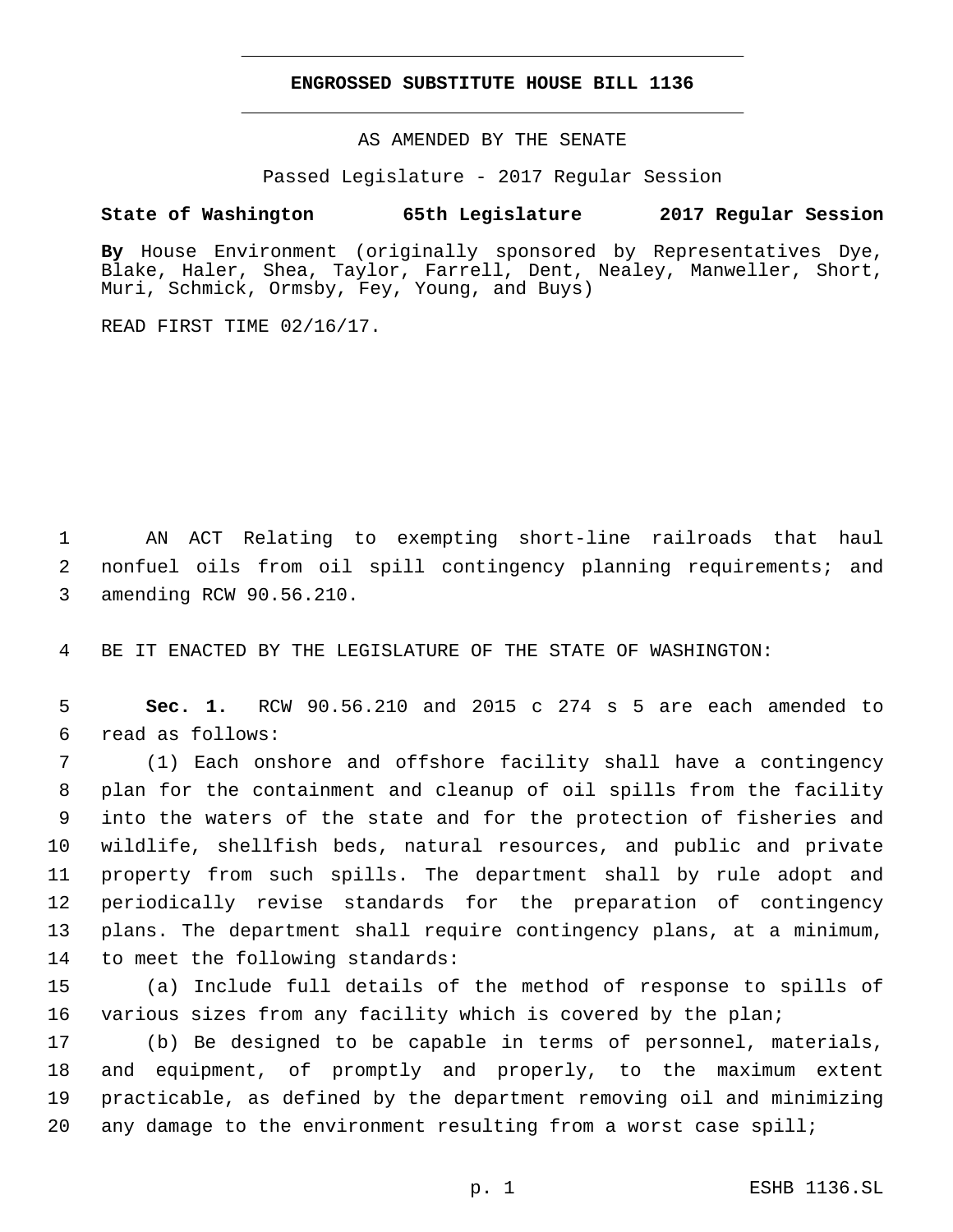(c) Provide a clear, precise, and detailed description of how the plan relates to and is integrated into relevant contingency plans which have been prepared by cooperatives, ports, regional entities, 4 the state, and the federal government;

 (d) Provide procedures for early detection of oil spills and timely notification of such spills to appropriate federal, state, and local authorities under applicable state and federal law;

 (e) State the number, training preparedness, and fitness of all dedicated, prepositioned personnel assigned to direct and implement 10 the plan;

 (f) Incorporate periodic training and drill programs to evaluate whether personnel and equipment provided under the plan are in a 13 state of operational readiness at all times;

 (g) Describe important features of the surrounding environment, including fish and wildlife habitat, shellfish beds, environmentally and archaeologically sensitive areas, and public facilities. The departments of ecology, fish and wildlife, and natural resources, and the department of archaeology and historic preservation, upon request, shall provide information that they have available to assist in preparing this description. The description of archaeologically sensitive areas shall not be required to be included in a contingency plan until it is reviewed and updated pursuant to subsection (9) of 23 this section;

 (h) State the means of protecting and mitigating effects on the environment, including fish, shellfish, marine mammals, and other wildlife, and ensure that implementation of the plan does not pose 27 unacceptable risks to the public or the environment;

 (i) Provide arrangements for the prepositioning of oil spill containment and cleanup equipment and trained personnel at strategic locations from which they can be deployed to the spill site to 31 promptly and properly remove the spilled oil;

 (j) Provide arrangements for enlisting the use of qualified and 33 trained cleanup personnel to implement the plan;

 (k) Provide for disposal of recovered spilled oil in accordance 35 with local, state, and federal laws;

 (l) Until a spill prevention plan has been submitted pursuant to RCW 90.56.200, state the measures that have been taken to reduce the likelihood that a spill will occur, including but not limited to, design and operation of a facility, training of personnel, number of 40 personnel, and backup systems designed to prevent a spill;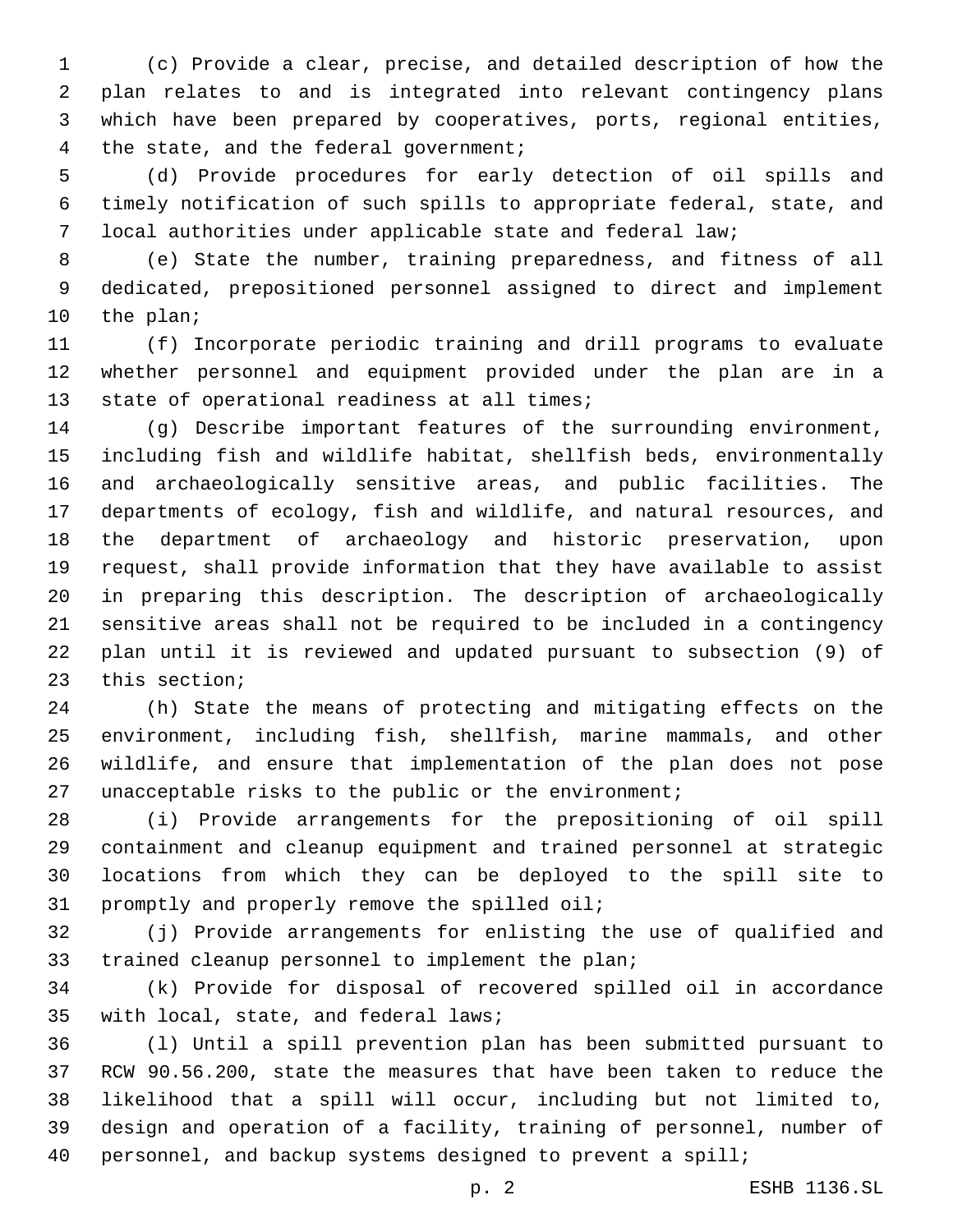(m) State the amount and type of equipment available to respond to a spill, where the equipment is located, and the extent to which 3 other contingency plans rely on the same equipment; and

 (n) If the department has adopted rules permitting the use of dispersants, the circumstances, if any, and the manner for the application of the dispersants in conformance with the department's 7 rules.

 (2)(a) The following shall submit contingency plans to the department within six months after the department adopts rules establishing standards for contingency plans under subsection (1) of 11 this section:

 (i) Onshore facilities capable of storing one million gallons or 13 more of oil; and

14 (ii) Offshore facilities.

 (b) Contingency plans for all other onshore and offshore facilities shall be submitted to the department within eighteen months after the department has adopted rules under subsection (1) of this section. The department may adopt a schedule for submission of 19 plans within the eighteen-month period.

 $(3)(a)$  The department by rule shall determine the contingency plan requirements for railroads transporting oil in bulk.

 (b) For class III railroads transporting oil in bulk that is not crude oil in an amount of forty-nine or more tank car loads per year, 24 the rules adopted under this subsection may not require contingency plans to include:

(i) Contracted access to oil spill response equipment; or

 (ii) The completion of more than a total of one basic table-top 28 drill every three years to test the contingency plans.

 (c) For class III railroads transporting oil in bulk that is not crude oil in an amount less than forty-nine tank car loads per year, rules adopted under this subsection may only require railroads to submit a basic contingency plan to the department. A basic contingency plan filed under this subsection (3)(c) must be limited to requiring the class III railroads to:

 (i) Keep documentation of the basic contingency plan on file with the department at the plan holder's principal place of business and at dispatcher field offices of the railroad;

 (ii) Identify and include contact information for the chain of command and other personnel, including employees or spill response

p. 3 ESHB 1136.SL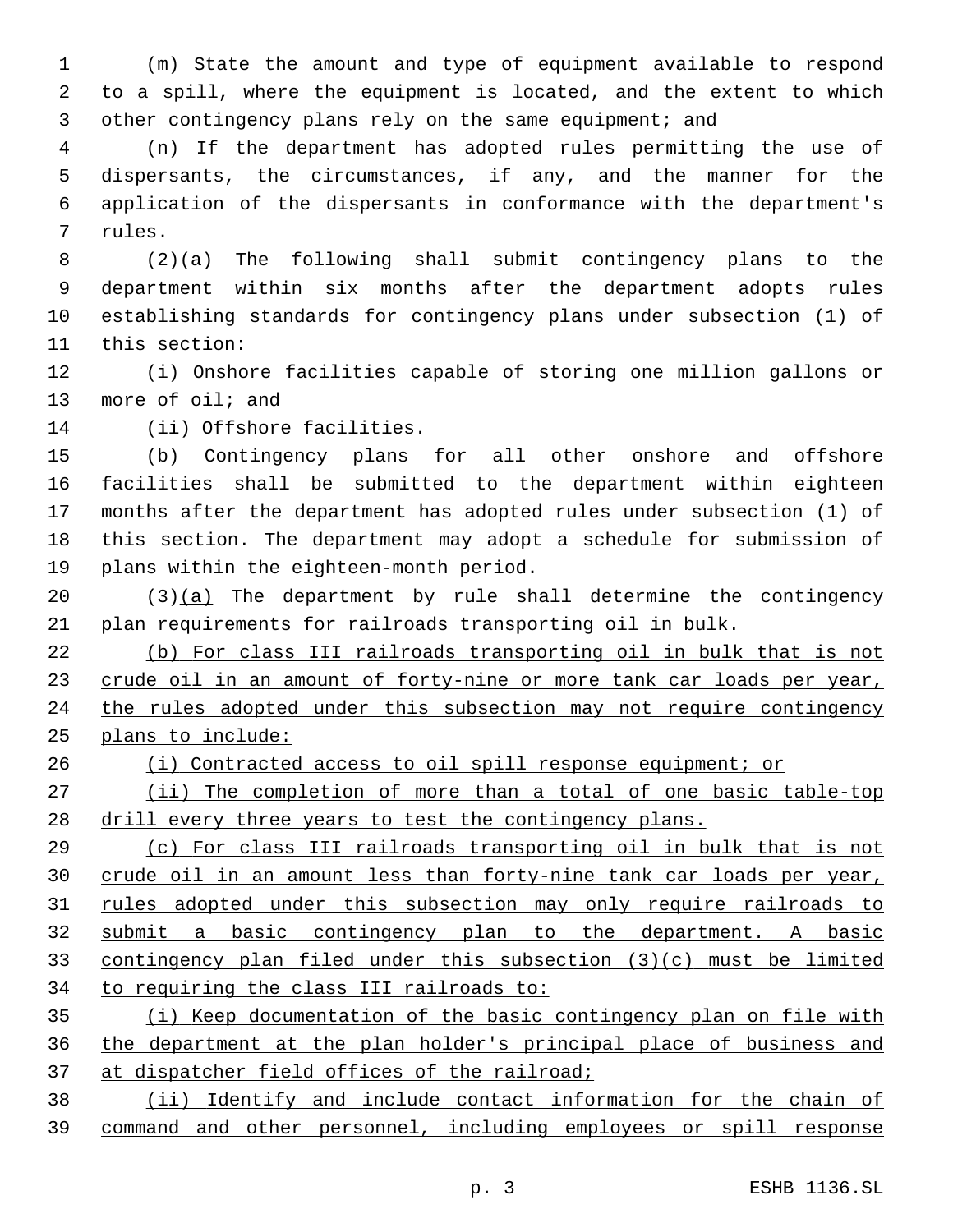contractors, who will be involved in the railroad's response in the 2 event of a spill;

 (iii) Include information related to the relevant accident insurance carried by the railroad and provide a certificate of 5 insurance upon request;

 (iv) Develop a field document for use by personnel involved in oil handling operations that includes time-critical information regarding basic contingency plan procedures to be used in the initial 9 response to a spill or a threatened spill; and

(v) Annually review the plan for accuracy.

11 (d) Federal oil spill response plans created pursuant to 33 U.S.C. Sec. 1321 may be submitted in lieu of contingency plans ((until state rules are adopted)) by a class III railroad 14 transporting oil in bulk that is not crude oil.

 (e) For the purposes of this section, "class III railroad" has 16 the same meaning as defined by the United States surface transportation board as of January 1, 2017.

 (4)(a) The owner or operator of a facility shall submit the 19 contingency plan for the facility.

 (b) A person who has contracted with a facility to provide containment and cleanup services and who meets the standards established pursuant to RCW 90.56.240, may submit the plan for any facility for which the person is contractually obligated to provide services. Subject to conditions imposed by the department, the person may submit a single plan for more than one facility.

 (5) A contingency plan prepared for an agency of the federal government or another state that satisfies the requirements of this section and rules adopted by the department may be accepted by the department as a contingency plan under this section. The department shall ensure that to the greatest extent possible, requirements for contingency plans under this section are consistent with the requirements for contingency plans under federal law.

 (6) In reviewing the contingency plans required by this section, the department shall consider at least the following factors:

 (a) The adequacy of containment and cleanup equipment, personnel, communications equipment, notification procedures and call down lists, response time, and logistical arrangements for coordination and implementation of response efforts to remove oil spills promptly 39 and properly and to protect the environment;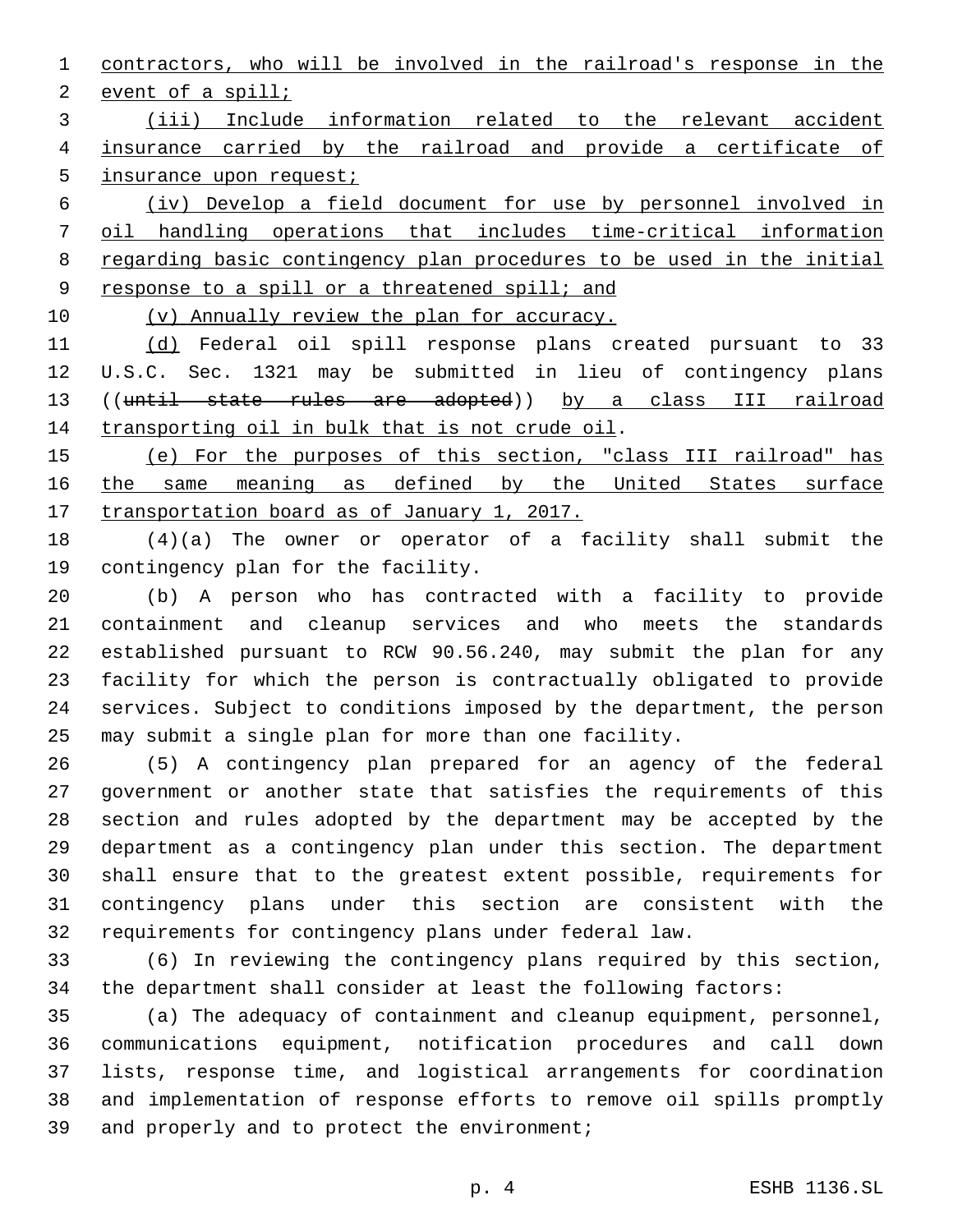(b) The nature and amount of vessel traffic within the area 2 covered by the plan;

 (c) The volume and type of oil being transported within the area 4 covered by the plan;

 (d) The existence of navigational hazards within the area covered by the plan;6

 (e) The history and circumstances surrounding prior spills of oil 8 within the area covered by the plan;

 (f) The sensitivity of fisheries, shellfish beds, and wildlife 10 and other natural resources within the area covered by the plan;

 (g) Relevant information on previous spills contained in on-scene 12 coordinator reports prepared by the department; and

 (h) The extent to which reasonable, cost-effective measures to prevent a likelihood that a spill will occur have been incorporated 15 into the plan.

 (7) The department shall approve a contingency plan only if it determines that the plan meets the requirements of this section and that, if implemented, the plan is capable, in terms of personnel, materials, and equipment, of removing oil promptly and properly and 20 minimizing any damage to the environment.

 (8) The approval of the contingency plan shall be valid for five years. Upon approval of a contingency plan, the department shall provide to the person submitting the plan a statement indicating that the plan has been approved, the facilities or vessels covered by the plan, and other information the department determines should be 26 included.

 (9) An owner or operator of a facility shall notify the department in writing immediately of any significant change of which it is aware affecting its contingency plan, including changes in any factor set forth in this section or in rules adopted by the department. The department may require the owner or operator to update a contingency plan as a result of these changes.

 (10) The department by rule shall require contingency plans to be reviewed, updated, if necessary, and resubmitted to the department at 35 least once every five years.

 (11) Approval of a contingency plan by the department does not constitute an express assurance regarding the adequacy of the plan nor constitute a defense to liability imposed under this chapter or other state law.39